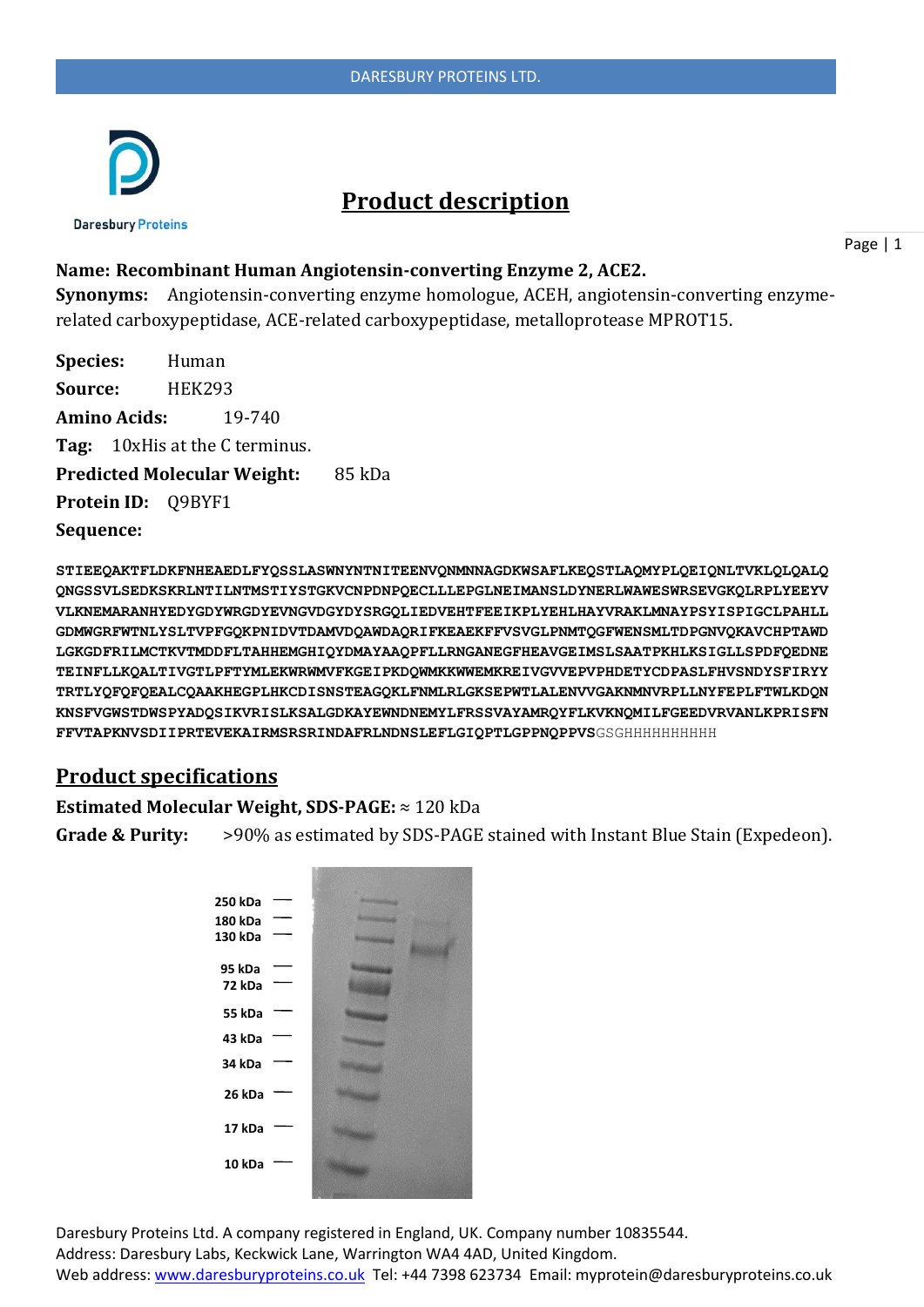|                     | DARESBURY PROTEINS LTD.                                                                    |
|---------------------|--------------------------------------------------------------------------------------------|
| <b>Endotoxins:</b>  | Less than $0.1 \text{ ng}/\mu\text{g}$ (1 IEU/ $\mu\text{g}$ ), as measured by LAL method. |
| <b>Formulation:</b> | PBS 20% Glycerol                                                                           |

### **Functional data:**

Binding curve of trimeric Spike (D614G), HRP-conjugated, to the ACE2 (capture reagent) in direct ELISA assay.



# **Shipping**

Product is shipped on dry or wet ice or frozen gel packs. Upon receipt, store at -20°C to -70°C.

## **Product application and Storage**

**Storage:** The protein should be stored at -20°C to -70°C preferably in small aliquots to avoid repeated freeze-thaw cycles.

**Stability:** At least 12 months at -20°C to -70°C and at least 1 month at 2°C to 8°C.

### **Application Note: For research purposes only. Not for use in humans.**

# **Background Information**

Carboxypeptidase of the renin-angiotensin hormone system that is a critical regulator of blood volume, systemic vascular resistance, and thus cardiovascular homeostasis (1). Converts angiotensin I to angiotensin 1-9, a nine-amino acid peptide with anti-hypertrophic effects in cardiomyocytes, and angiotensin II to angiotensin 1-7, which then acts as a beneficial vasodilator and anti-proliferation agent, counterbalancing the actions of the vasoconstrictor angiotensin II (2,3). Acts as a receptor for human coronaviruses SARS-CoV and SARS-CoV-2, as well as human coronavirus NL63/HCoV-NL63 (4-9).

Page | 2